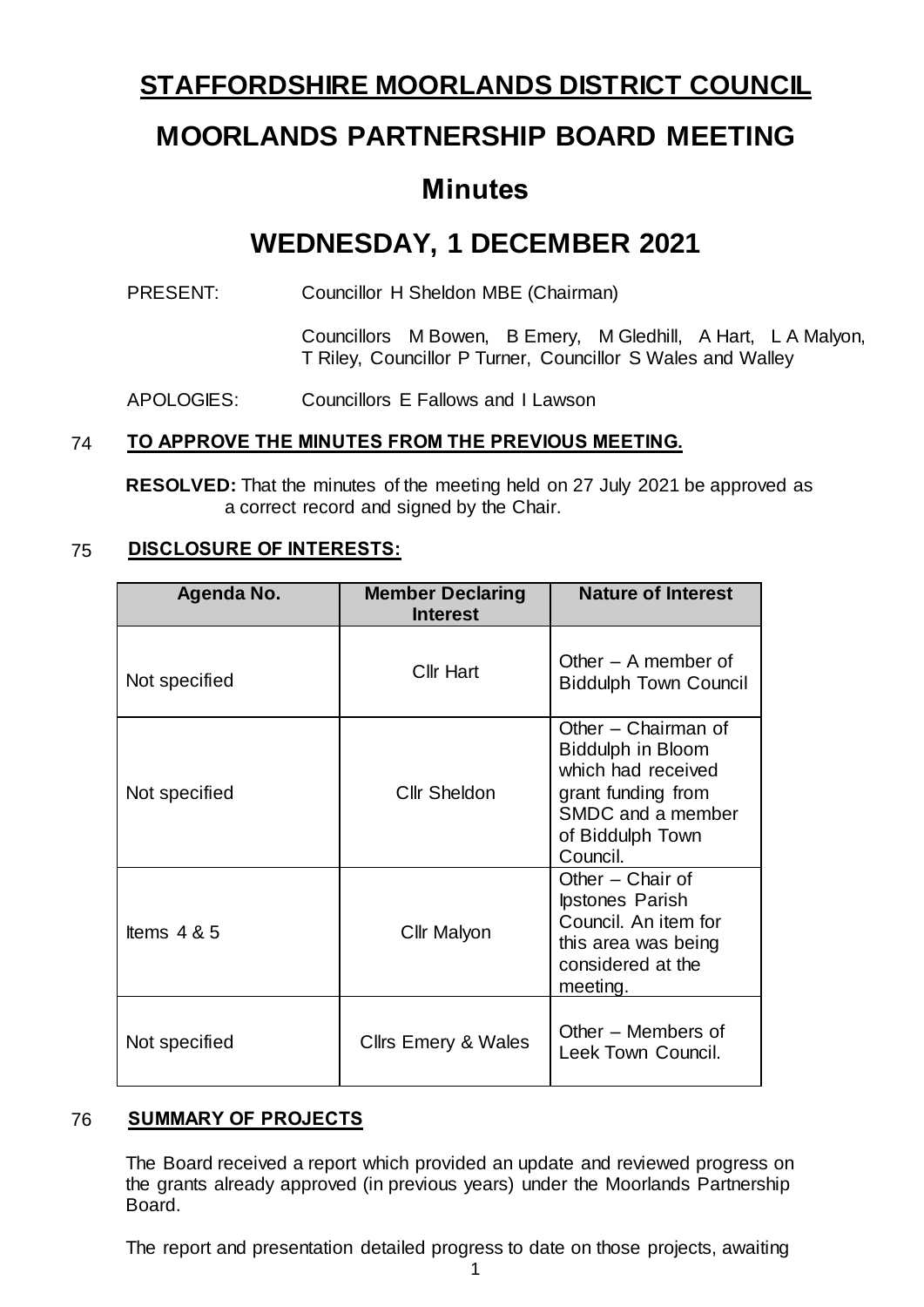### **Moorlands Partnership Board - 1 December 2021**

commencement, on site or, completed since the last meeting of the Moorlands Partnership Board.

#### **Project updates and progress**

#### **2015/16 OFFERS:**

Gazebo, Whitehough, Ipstones Works complete and grant paid.

#### **2016/17 OFFERS:**

The Trough, Biddulph Awaiting commencement. No update from Biddulph Town Council.

Gillow Heath Station. Awaiting commencement

Halls Road Community Notice Board, Biddulph Noticeboards completed and awaiting invoices. A licence was required to fix the boards in place.

#### **2017/2018 OFFERS:**

Funerary Monuments

Ongoing project. Repairs to all the funerary monuments were now complete with the exception of the Genders memorial at the Church of St Lawrence, Biddulph.

#### **2019/2020 OFFERS:**

42 Compton, Leek No further update to report.

Leekbrook Rail Track

Works on site, the construction was due to start towards the end of January 2022 with a completion in September 2022.

#### **2020/2021 OFFERS:**

St Edwards Summerhouses Specification of works being prepared prior to making formal grant award.

#### **ANTICIPATED APPLICATIONS:**

Biddulph Florists

Potential grant aid for like for like replacement shopfront. Awaiting quotes and the applicant has been chased as there had been a change to the tenancy.

#### Former Garage, Ipstones

Repair and restoration of building for community use.

The Officer explained that although she hadn't received any enquiries for large projects, she had been contacted about smaller schemes which included the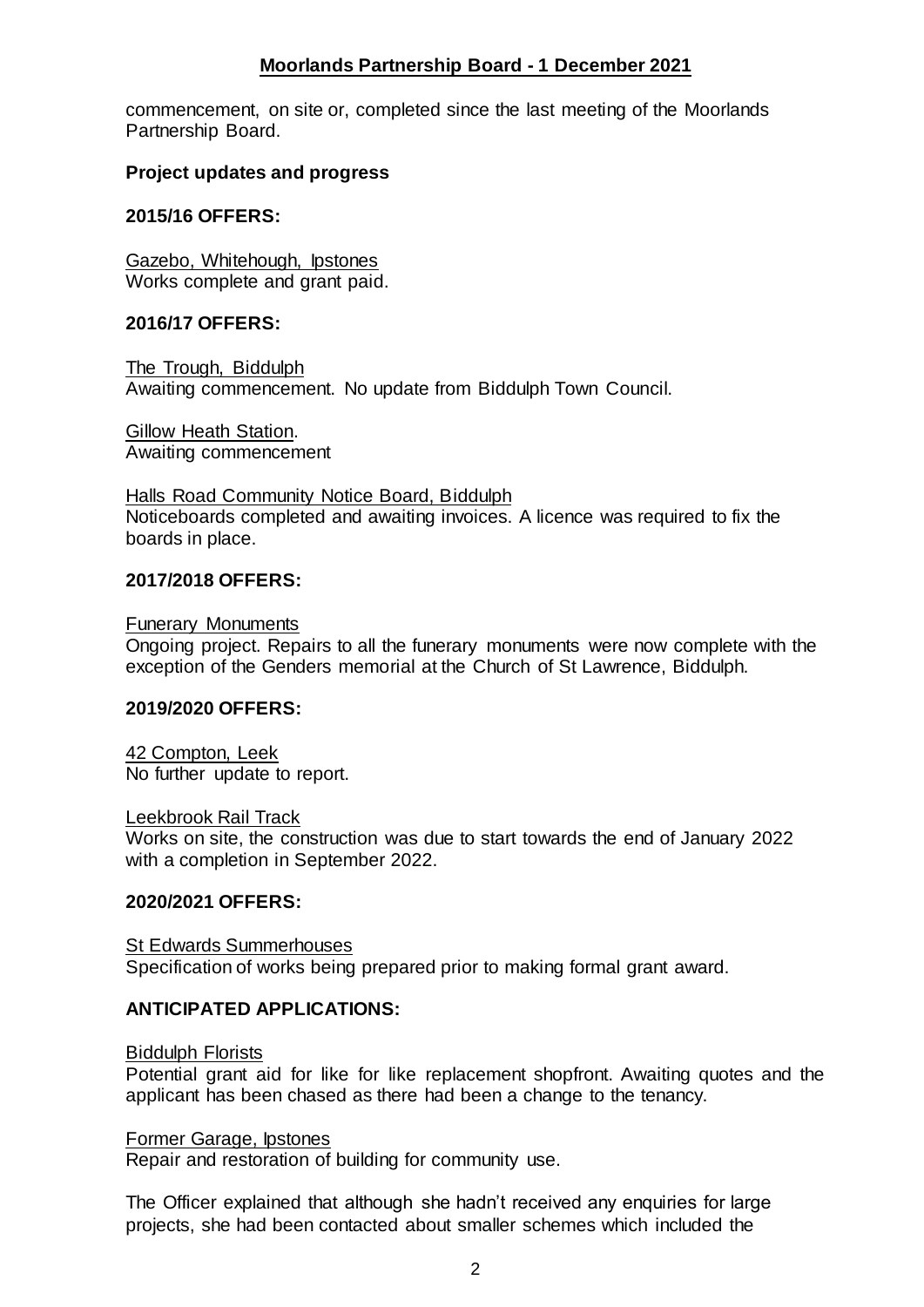### **Moorlands Partnership Board - 1 December 2021**

restoration of war memorials, a local artist heritage trail in Tean and shop frontage renovations.

#### 77 **FINANCIAL SUMMARY AND PROPOSED GRANT AWARDS**

The Board received a report which sought Member's approval for the allocation of grant funding from the Moorlands Partnership Board (MPB) in 2021/22. The budget for this year was £60,350.

The report allowed members to consider applications for environmental enhancement and heritage grants under the MPB for funding toward suitable projects within the district.

An application had been received for grant funding towards the restoration of the village Well at Endon, an analysis of the heritage value of the well was outlined at section 7 of the report.

Members recalled that given the extraordinary circumstances of last year, the Finance Team had agreed to roll forward any unallocated funds to the subsequent 4 years funding of the MPB. This provided a total of £60,000 to be allocated each financial year to 2024/25.

Subject to the above grant being approved, this would result in a current budget underspend of £50, 830 in 2021/22. A series of activities had been agreed going forward to further promote the scheme and encourage uptake of grant funding.

The Chair asked members to encourage people to apply for grant funding and it was suggested that this grant scheme could be promoted at the next meeting of the Parish Assembly.

#### **RESOLVED**:

- 1) The Board **NOTED** the financial summary in 7.5 and action taken to increase uptake of grants.
- 2) Members of the Board **APPROVED** a 75% grant of £1,170 towards the eligible works at the Village Well restoration at Endon totalling £1,560 (exclusive of VAT) and subject to the standard grant conditions.

## 78 **ANY OTHER BUSINESS.**

The Chair thanked everyone for their attendance and the date of the next meeting would be towards the end of March 2022. The confirmed date would be circulated to members in due in course.

The meeting closed at 2.36 pm